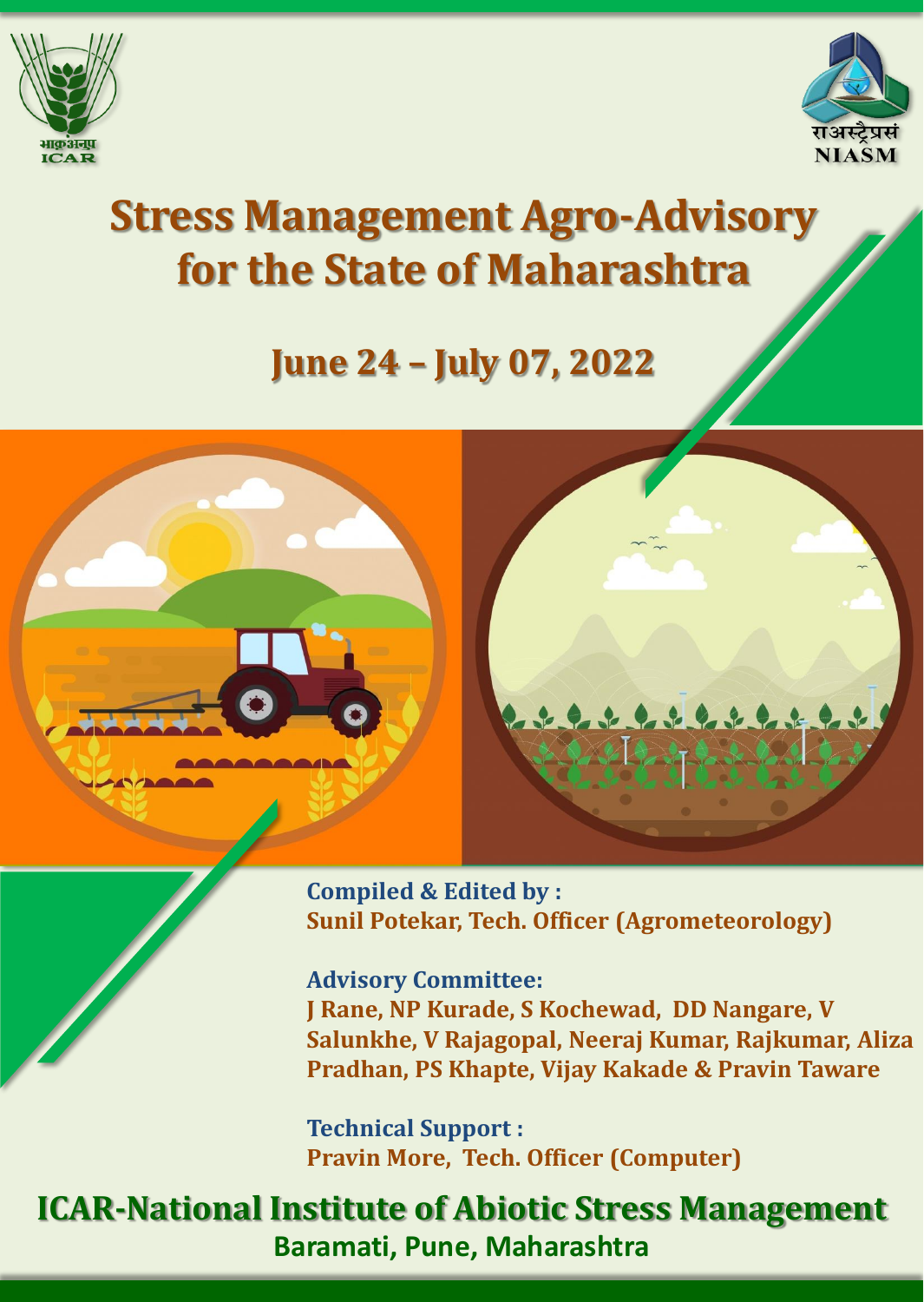#### **Managing Abiotic and Biotic Stresses in Agriculture Agro-Advisory for the State of Maharashtra (June 24 – July 07, 2022)**

#### **Advisory No.: NIASM/MH/22-13 Date: June 23, 2022**

#### **1. Weather Forecast (India Meteorological Department, New Delhi)**

#### **1.1. Rainfall**

- In the next two weeks, the rainfall may remain above normal for the Konkan region while in the other parts of the state it may be below normal.
- The Konkan region may receive rainfall more than 10–20 mm/day; while in the other parts of the state it may vary between 5-10 mm/day.

#### **1.2. Temperature**

- The maximum temperature may vary between 30-34  $^{\circ}$ C. It may remain up to 2  $^{\circ}$ C below normal in most parts of the state.
- The minimum temperature may vary between 20-24 °C. It may remain up to 1 °C below normal in most parts of the state.

#### **2. Managing Abiotic Stresses**

#### **2.1. Atmospheric Stresses**

#### **2.1.1. Crops**

- **Sugarcane:** Carry out earthing-up and propping to prevent lodging due to strong winds.
- **Grape:** Remove side shoots below sub-cane and restrict the shoot growth at 12-15 leaves by tipping to facilitate fruit bud development.
- **New plantations:** Due to strong wind and rain, young plants may get damaged. To protect the plants, provide firm peg/ bamboo support. Prune out excessive canopy growth/ unwanted branches to avoid damage to shrubs and trees.

#### **2.1.2. Livestock**

- Repair roofs of the animal sheds wherever necessary to ensure protection for animals from rains.
- For livestock, prevent prolonged exposure to direct rainfall.
- The floor of the animal shed should be kept dry and clean.
- The feed and fodder should be stored properly to prevent the growth of moulds.
- Maintain the surrounding of animal shed clean and hygienic and remove the unwanted vegetation nearby the sheds.

#### **2.1.3. Fisheries**

- Use Aerator system during rain to maintain the pH and dissolved oxygen.
- Keep space in the pond to accommodate rainwater during monsoon.
- It is also recommended to maintain pond dykes in low-lying areas, where large volume of runoff water from adjoining catchment area can enter the pond.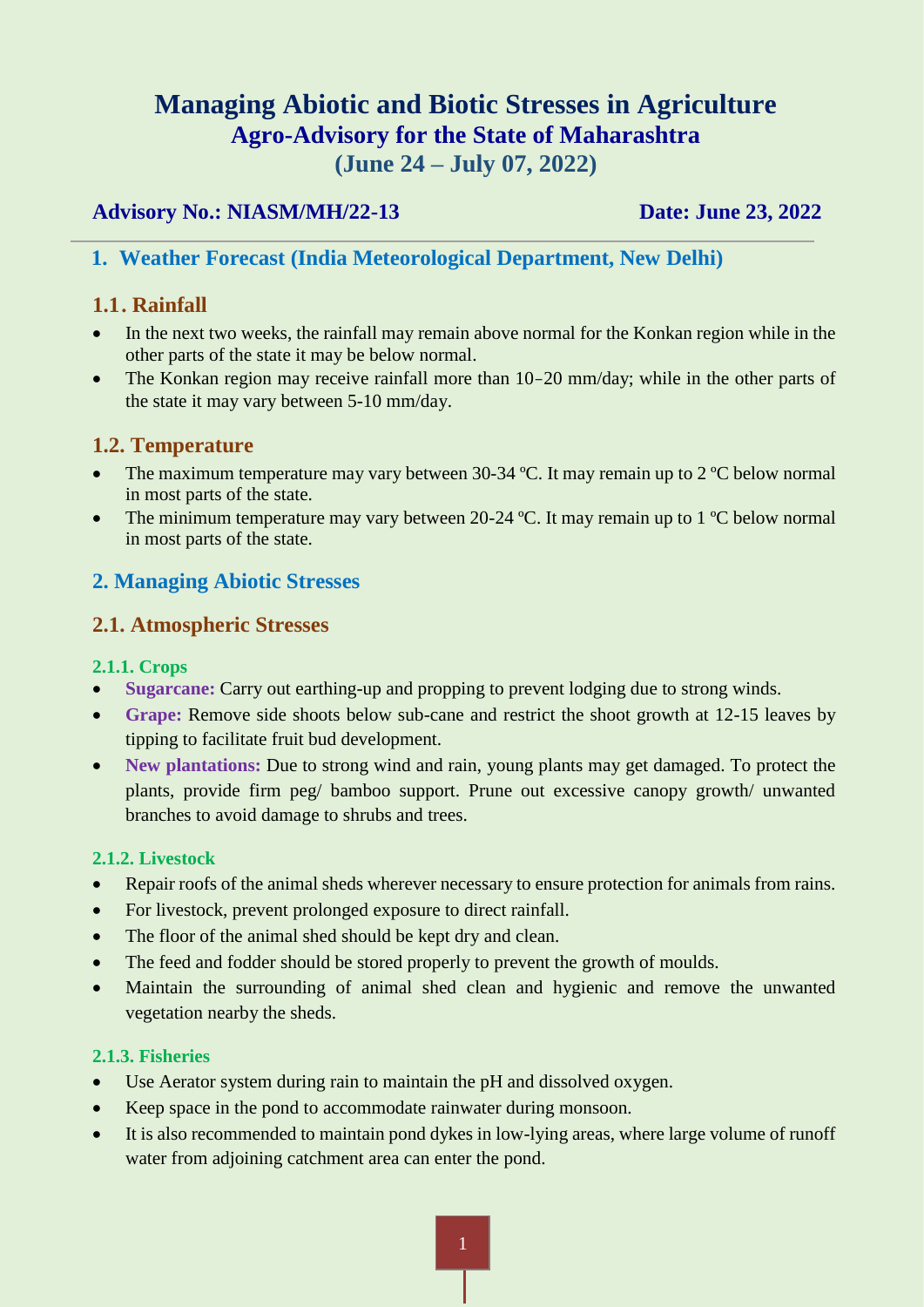To prevent erosion of pond dykes due to heavy rainfall, it is recommended to grow grass and other plants on the slopes as well as the top crest to prevent erosion and avoid excess turbidity.

#### **2.2. Water Stresses**

#### **2.2.1. Crops**

- **Kharif crops:** Drainage channels should be formed to prevent waterlogging in the fields.
- **Soybean:** In soybean, use Broad-Bed-Furrow (BBF) planter in the areas receiving more rainfall to drain out excess water from crop rows.
- **Grape:** During fruit bud development and cane maturity stage, provide irrigation water @ 1400- 1500 L ha<sup>-1</sup> per mm of evaporation.
- Orchards: Prepare the drains to move out excess water from orchards and avoid water logging at root zone. The water can be collected at farm for use during dry spells.
- **Vegetables:** In the rainy season vegetable crops should be transplanted onto the raised beds for proper drainage of excess water.

#### **2.2.2. Livestock**

- Provide clean and potable drinking water to animals round the clock.
- Clean the water trough regularly in livestock farm/shed.
- Provide mineral mixture @ 30-40 g/day to cattle for improving the milk production and reproduction efficiency.

#### **2.2.3. Fisheries**

- Measure turbidity of the pond water with the Secchi disc for maintenance of pond water transparency (30-45 cm).
- Monitor and maintain the water quality parameters viz. dissolved oxygen (6.0-7.0 ppm), pH  $(7.0-8.5)$ , ammonia (0.05 ppm), nitrate (50-150 ppm), nitrite (0.1 ppm),  $CO<sub>2</sub>$  (less than 10 ppm), and H2S (0.002 ppm) in fish pond. For this aerate the ponds either by adding fresh water or by using aerators to maintain oxygen level in fish pond.

#### **2.3. Soil Stresses**

- **Soybean:** Apply NPK as per soil test recommendation as far as possible. If soil test recommendation is not available, apply blanket recommendation of  $20:40:20:20$  NPKS kg ha<sup>-1</sup>, if adequate moisture is available and apply entire dose of N, P, K and S as basal.
- **Sugarcane:** Earthing up should be carried out for ratoon crop along with application of 110 125 kg urea, 250 kg single super phosphate (SSP) and 75-100 kg muriate of potash (MOP) ha<sup>-1</sup>.
- **Orchards:** Avoid use of heavy machinery movement on wet soil near the plants to avoid soil compaction and suffocation of roots.
- Ensure that the drains are formed in advance to prevent waterlogging and also to facilitate removal of excess salts particularly in saline land**.**
- For alkaline soils, it is better to prefer the field crops like pigeon-pea, soybean, pearl millet, etc.
- In case of rice and other vegetable crops in sodic soils, older seedling is recommended for planting as it has relatively more tolerance to soil sodicity.
- Elemental sulphur is recommended for calcareous sodic soil and Gypsum for sodic soil. Quantity of amendments required for sodic soil reclamation, depends on exchangeable sodium content, exchange efficiency and depth of soil.
- For saline soils, select the field crops like cotton, sorghum and vegetables like beetroot.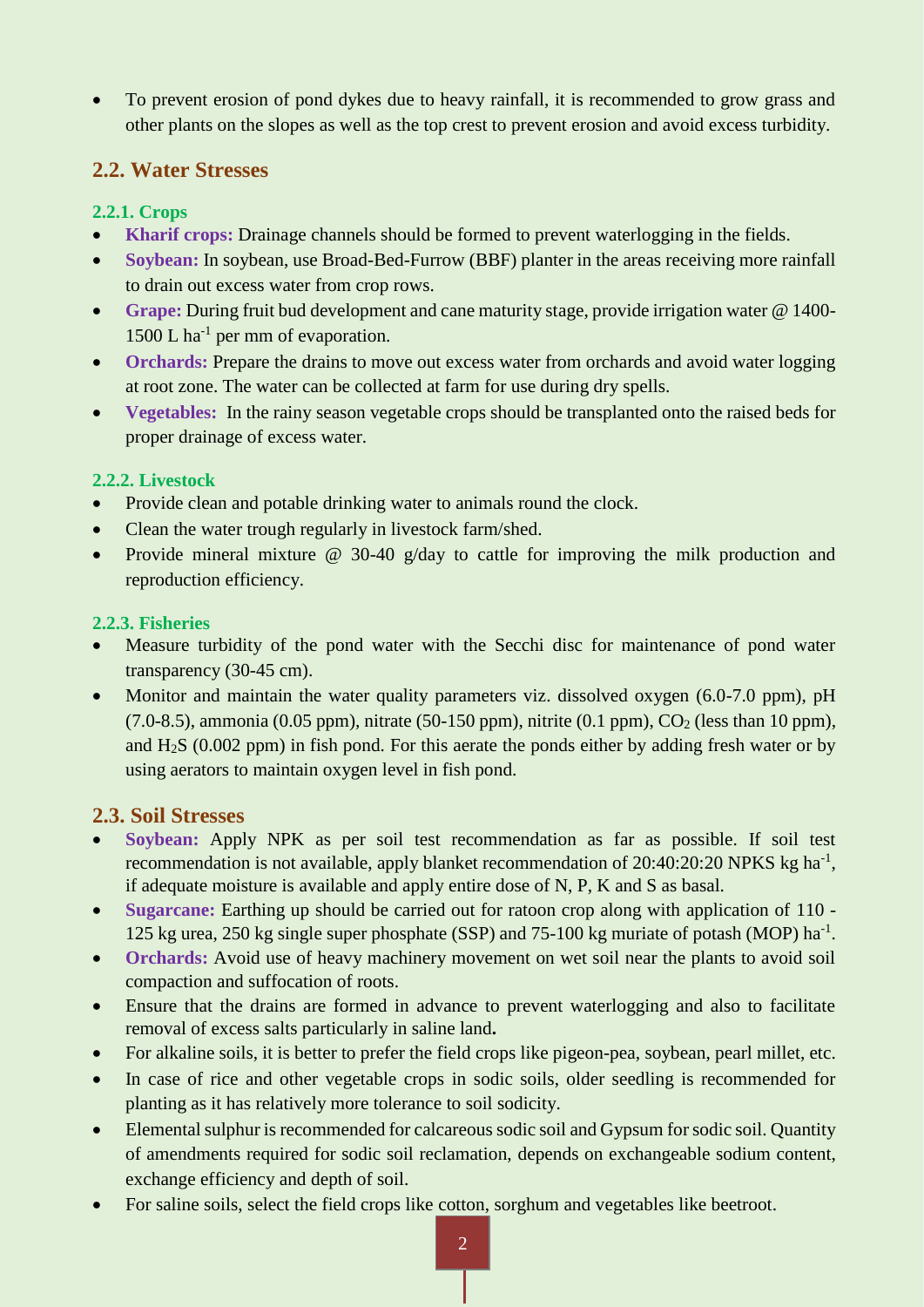Organic green manure incorporation is beneficial in management of salt affected soils.

#### **3. Managing Biotic Stresses**

#### **3.1. Crops**

- Maize: Set up pheromone traps @ 20 traps ha<sup>-1</sup> for managing fall armyworm. Spray the crop with Azadirachtin at weekly interval  $\omega$  3 ml L<sup>-1</sup> of water. Under severe condition spray the crop with Emamectin benzoate @ 0.2 g L<sup>-1</sup> or Spinetoram 11.7% SC @ 2 ml L<sup>-1</sup> of water.
- **Grape:** In case of monsoon showers spray Bordeaux mixture 1 % or copper oxy chloride @ 2.5  $g L^{-1}$  for controlling downy mildew and anthracnose infection.
- **Sugarcane:** To manage white grubs set up light traps (preferably below neem tree if available) to attract white grub adults which emerge after receipt of rain. Apply fungal formulation of *Beauveria brongniartii* @ 2.5 kg ha-1 mixed with FYM or press mud at the base of the clumps in the furrows. Drench the root zone of crop with Chlorpyriphos 20 EC  $@$  4.0 L ha<sup>-1</sup> or Quinalphos 25EC  $@ 3.2 L ha^{-1}$  three weeks after the adult emergence. Furrow application of insecticides such as, Thiamethoxam 25 WS @ 1.9 L ha<sup>-1</sup> or Fipronil 5FS @ 2.0 L ha<sup>-1</sup>.
- Apple Ber: Spray deltamethrin 2.8 EC @ 0.5 ml L<sup>-1</sup> to manage fruit fly infestation at early stage.
- **All vegetable crops:** It is necessary to follow integrated pest and diseases management practices since from the beginning such as the use of disease-free seedlings from the certified nurseries, field sanitation, use of mulching, sticky traps for sucking pests, and light traps for the lepidopteran pest. Use of environmentally safer pesticides like Spinosad (Lepidopteran) in eggplant and chilli, Spinetoram in chilli (thrips, fruit borer), and Neem oil of 10,000 ppm @ 1 ml  $L^{-1}$  to manage sucking pests.
- **Biological Control Measures:** As soon as cloudy conditions prevail with increased humidity, use biological control agents like *Trichoderma viridae/ harzianum*, *Pseudomonas fluorescence*, *Beauveria bassiana* and *Metarhizium anisopliae* through soil drenching and foliar spray, for management of various pests and diseases in orchards.

#### **3.2. Livestock**

- There is very high risk of Foot and Mouth Disease (FMD) in Ahmadnagar district and moderate risk of Peste des Petits Ruminants (PPR) in Ahmadnagar and Osmanabad districts.
- Vaccination for FMD and PPR (animals above 3 month of age) may be done in consultation with the local veterinarians and as advised by state animal husbandry authorities.
- There is very high risk of Haemorrhagic septicaemia (HS) in Jalgaon district and moderate risk of Black quarter (BQ) in Latur district Affected animals may be isolated and treated with suitable antibiotics and vaccination in consultation with the local veterinarians.
- Care needs to be taken to close all cracks and crevices by roughcasting and smoothing of the outer and inner surfaces of cattle sheds for the eradication of the ecto-parasites from the farm.
- Monitor animals for any sickness particularly related to digestive, dermal or respiratory problems and treat them by consulting veterinarian.
- Treatment of ecto-parasitic infestation, dipping (if not done during last three months) need to be carried out with Ectomin/Butox, post-shearing on sunny days. Anti-parasitic drugs should be used under guidance of veterinarian.
- Spot the sick animals isolate them in separate shed for treatment.

#### **4. Other advisories**

#### **4.1. Crops**

**Pigeon pea:** Intercropping of pigeon pea + pearl millet (1:2), pigeon pea + sorghum (1:2 or 1:4), pigeon pea + cotton (1:6 or 1:8) and pigeon pea + soybean/ green gram/ black gram (1:2 or 1:3)